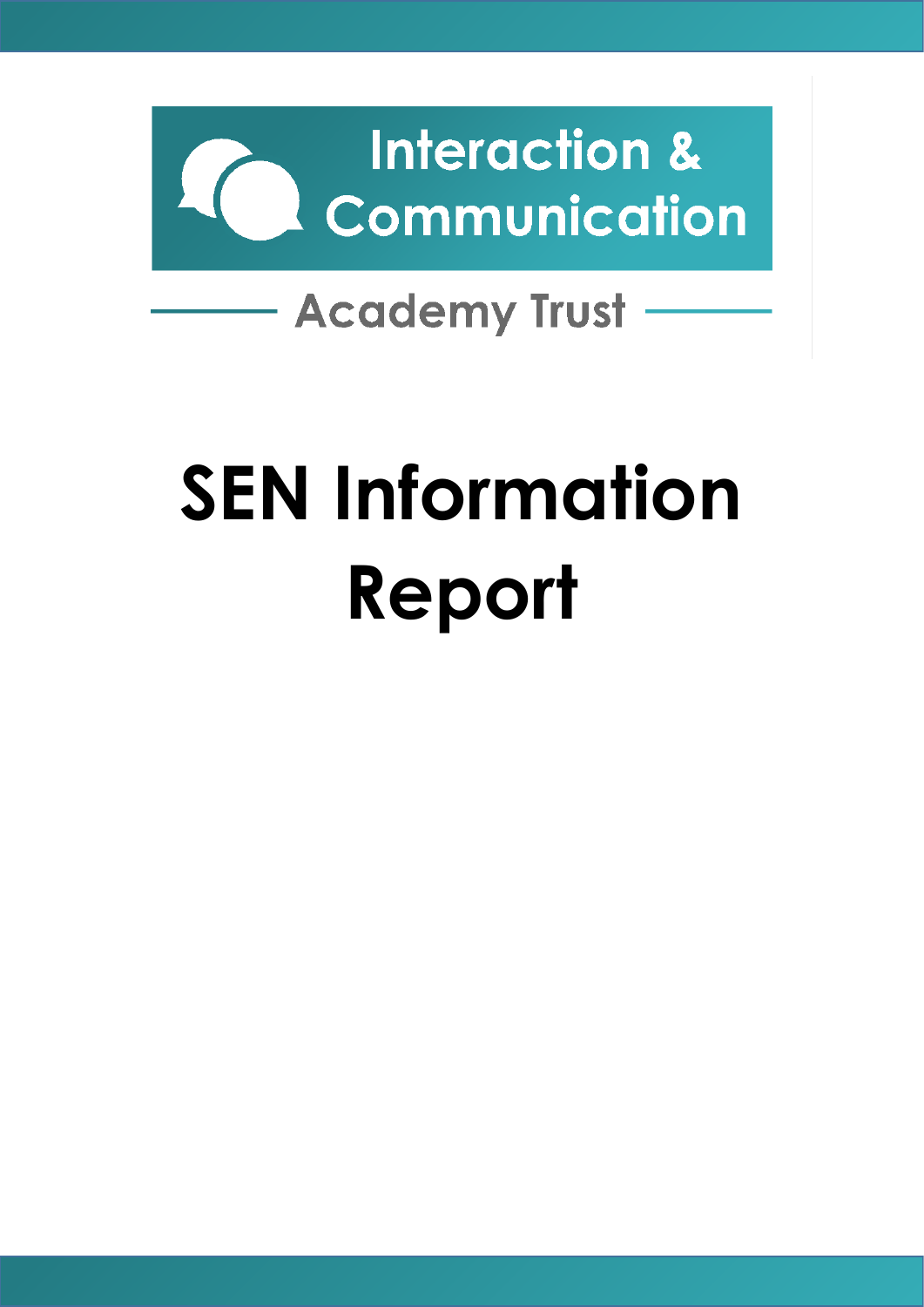| What kind of special<br>educational needs are<br>catered for in your school?                                                | Milton School is located in Rotherham, South Yorkshire. We<br>cater for the needs of learners aged 5-16 years with<br>moderate learning difficulties, ASD and complex needs.                                                                                                                                                                                                                                                                                                |
|-----------------------------------------------------------------------------------------------------------------------------|-----------------------------------------------------------------------------------------------------------------------------------------------------------------------------------------------------------------------------------------------------------------------------------------------------------------------------------------------------------------------------------------------------------------------------------------------------------------------------|
| Which policies identify<br>children andyoung people<br>with SEN?                                                            | All pupils have an Education Health Care Plan, which is<br>reviewed annually.                                                                                                                                                                                                                                                                                                                                                                                               |
| How are their needs assessed?                                                                                               | Ongoing and rigorous assessment ensures that teaching is<br>adapted and matched to pupils' needs. Data collection<br>points are planned throughout the school year to ensure<br>the close monitoring of progress and timely interventions<br>put in to place where needed. A holistic approach is taken<br>to assessing our pupils which in addition to the use of formal<br>assessment systems also includes pupil observations and<br>other low stake assessment methods. |
| Who is the school SENCo?                                                                                                    | Mrs Nicola Preece, Assistant Principal, SENCo                                                                                                                                                                                                                                                                                                                                                                                                                               |
| How do you consult with<br>parents of children with SEN<br>and involve themin their<br>child's education?                   | Parents and carers are fully involved in the education of<br>their children. Regular communication is maintained via<br>home/school diaries, phone calls, coffee mornings,<br>parent support group and training, parents' evenings and<br>annual EHCP Review meetings. As part of the above,<br>parents and carers have opportunity to discuss their<br>child's learning and progress with the multi professional<br>team working at the school.                            |
| How do you consult with<br>children and young people<br>and ensure they are<br>actively involved in their<br>own education? | All pupils are treated with dignity and respect. The<br>personalised curriculum and the strong and trusting<br>relationships built with staff ensure that pupils' views are<br>listened to and taken into account in all aspects of their<br>school life. School council also provides the students with<br>an active voice within the decision process at Milton<br>School.                                                                                                |
| How do you assess and review<br>children and young people's<br>progress towards outcomes?<br>What opportunities are there   | Assessment at Milton School is personal to the individual.<br>We use a number of different systems that are combined<br>to provide a holistic view of each child and their individual<br>progress.                                                                                                                                                                                                                                                                          |
| to work with parents and<br>pupil as partof this<br>assessment and review?                                                  | Parents are fully involved and informed in their child's<br>education. Regular communication is maintained through<br>parent consultation evenings; phone calls; Arbor<br>management information system; coffee mornings and<br>annual EHCP review meetings.                                                                                                                                                                                                                |
| How do you support<br>children and young people<br>who move betweenphases<br>of education?                                  | Well-planned and personalised transitions are planned<br>for all pupils at every stage of their education. Teachers<br>work collaboratively with parents, carers and other<br>deliver<br>professionals<br>to<br>create<br>and<br>transition<br>arrangements which support wellbeing, independence<br>and progress.                                                                                                                                                          |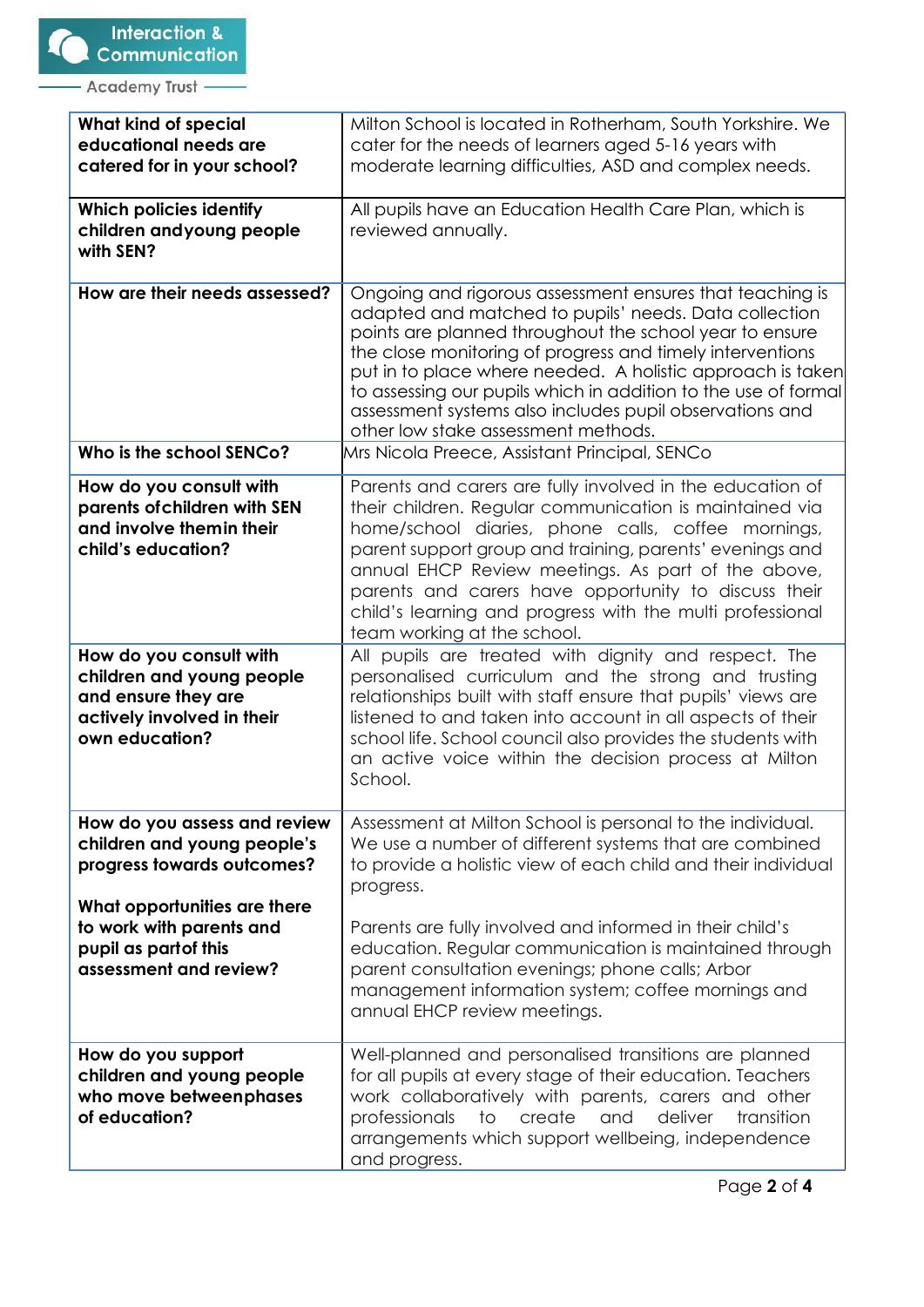| How do you help children and<br>young people prepare for<br>adulthood?                                                     | The curriculum Intent at Milton School is that we will deliver a<br>curriculum that is broad and balanced; ensures that all<br>pupils achieve better than their previous best; supports all<br>pupils to successfully transition in to adulthood and enables<br>all pupils to be resilient in order to adapt to life in modern<br>Britain.                                                                                                                                                                                                                                                                                                   |
|----------------------------------------------------------------------------------------------------------------------------|----------------------------------------------------------------------------------------------------------------------------------------------------------------------------------------------------------------------------------------------------------------------------------------------------------------------------------------------------------------------------------------------------------------------------------------------------------------------------------------------------------------------------------------------------------------------------------------------------------------------------------------------|
|                                                                                                                            | The focus for learning for all pupils is for them to develop skills<br>for life; attitudes and attributes and knowledge and<br>understanding to support them through the different stages<br>of their lives.                                                                                                                                                                                                                                                                                                                                                                                                                                 |
|                                                                                                                            | Pupils at Milton School are taught about and encouraged to<br>respect the fundamental British Values of democracy, the<br>rule of law, individual liberty and mutual respect and<br>tolerance of those of different faiths and beliefs.                                                                                                                                                                                                                                                                                                                                                                                                      |
| What approach do you use<br>when teaching children and<br>young people with SEN?                                           | The school uses a personalised approach to teaching.<br>Within the primary phase our pupils follow a thematic<br>curriculum which is developmentally and age<br>appropriate. Pupils in the secondary phase of school<br>study National Curriculum subjects, undertaking<br>qualifications in Key stage four.                                                                                                                                                                                                                                                                                                                                 |
| How are adaptations made to<br>the curriculum and the<br>learning environment of<br>children and young people<br>with SEN? | The curriculum is regularly reviewed to ensure its<br>appropriateness for our pupils. To ensure students are<br>achieving their full potential, Milton School has recognised<br>the need to develop a differentiated curriculum. To<br>support the implementation, we have developed and<br>are beginning to implement three distinct Curriculum<br>Pathways. This will involve a developmental, semi-formal<br>and formal pathway. Work on the new curriculum began<br>in October 2021. Following the planning stages a phased<br>implementation approach will begin in January 2022 with<br>full implementation expected from Autumn 2022. |
| What expertise and training<br>do yourstaff have?<br>How do you secure<br>additionalspecialist<br>expertise?               | The school provides bespoke training in relation to our<br>pupils' specific needs and also broader training on SEND.<br>External training is also accessed to ensure staff have a<br>range of professional development to support their<br>practice.                                                                                                                                                                                                                                                                                                                                                                                         |
| How do you evaluate the<br>effectiveness of the provision<br>made for children and young<br>people with SEN?               | The school has a robust and rigorous quality assurance<br>program in place led by the Senior Leadership Team to<br>measure and ensure the effectiveness of the provision<br>provided to our young people.                                                                                                                                                                                                                                                                                                                                                                                                                                    |
| How are children and young<br>peoplewith SEN enabled to<br>engage in activities?                                           | Ongoing teacher assessment and planning ensures that<br>teaching and learning is adapted effectively to enable our<br>pupils to engage in all activities.                                                                                                                                                                                                                                                                                                                                                                                                                                                                                    |